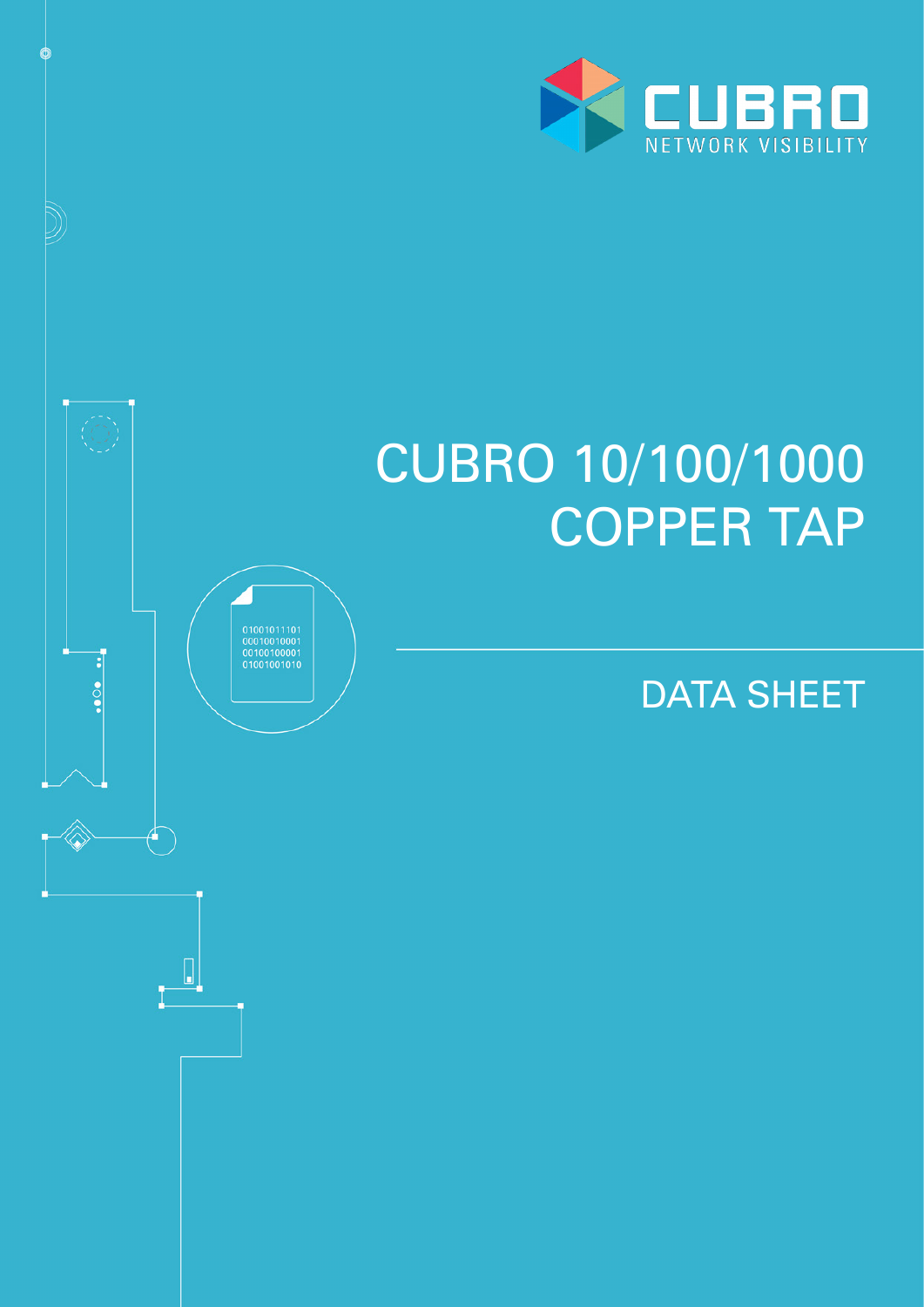

# **Network TAP At a glance**

#### **Definition**

A network TAP (test access point) is an external monitoring device that mirrors the traffic that passes between two network nodes. A TAP is a hardware device inserted at a specific point in the network to monitor data.

#### **Advantages of Copper TAP**

- •Provides complete traffic visibility and access to any network connection
- Transparent access
- •Transfers all network traffic, including errors to the monitoring tools
- •Extra uptime protection makes the TAPs more reliable
- •PoE Transparent

### **Product Review**



The Cubro 10/100/1000 Copper TAP allows the uninterrupted passage of full duplex data over standard Category 5/6 copper network cable. Featuring auto negotiating between 10Mbps, 100Mbps and 1000Mbps, this TAP duplicates the network signals, including any existing physical errors to the transmitonly monitoring ports.

This advanced 10/100/1000 Copper TAP is a fully new development based on the latest PHY chips. There are some special add-ons available like PoE transparent (PoE = Power over Ethernet)

#### Functions / Benefits:

The Cubro 10/100/1000 Copper TAP supports fast link recovery to ensure the fastest possible time to re-establish a link after a power down. This time is also related to the link partners and fully predictable.

This Copper TAP also allows to look at the physical details and change some parameters for a faster recovery.

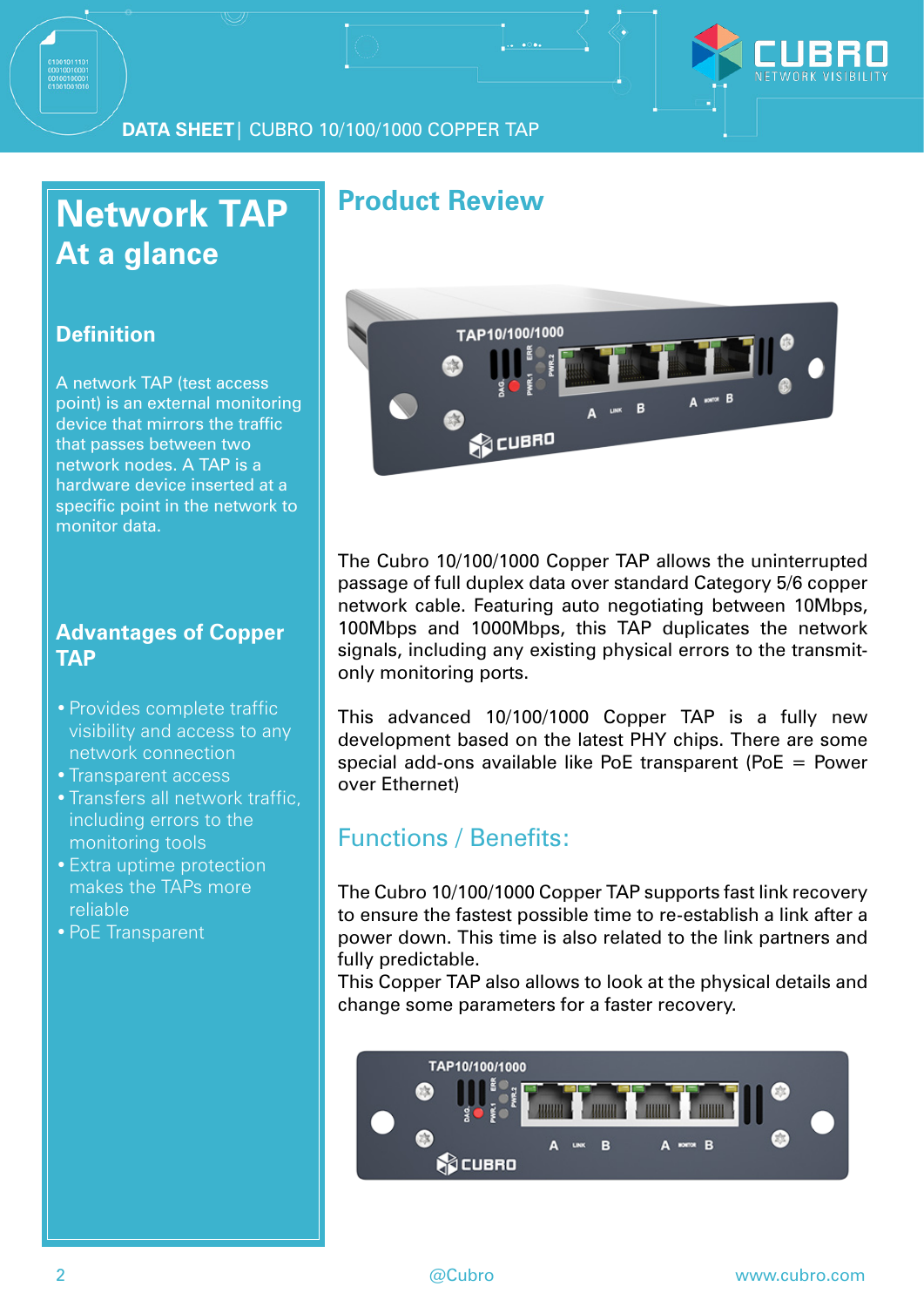**DATA SHEET**| CUBRO 10/100/1000 COPPER TAP

## **Product Capabilities / Features**

| Tapping 10/100/1000 Ethernet<br>links | One link to two outputs                                                                                             |
|---------------------------------------|---------------------------------------------------------------------------------------------------------------------|
| <b>Fault Propagation</b>              | If the link on the input port is going down, the output ports will<br>follow with a short delay                     |
| <b>LED</b> Indicators                 | Status, link speed                                                                                                  |
| Power                                 | 12 V/DC Dual Power Versions                                                                                         |
| Propagation Delay (In to Out)         | $< 1$ ns                                                                                                            |
| <b>MTBF</b>                           | 674768 hours                                                                                                        |
| <b>Operating Temperature</b>          | 0 to $55^{\circ}$ C                                                                                                 |
| <b>Operating Humidity</b>             | 80% maximum relative humidity                                                                                       |
| Physical Dimensions (H x W x<br>D)    | 3 x 11,2 x 17 cm<br>$1,8 \times 4,4 \times 6,7$ in                                                                  |
| <b>Rugged Aluminum Housing</b>        | Stable Aluminium Housing with precise connector labeling on<br>front panel.<br>19" Rack mounting kit also available |

## **Additional Information**

A Cubro 10/100/1000 Copper TAP is not a passive device. The illustration not a passive device. The illustration<br>shows the function of the copper TAP. not a passive<br>shows the func device, the

In power mode the relays are open,  $\frac{1}{2}$ and the link is connected to a Phy. chip. In the case of power down the relays close and the two-link partners are connected to each other. This is the are connected to each other. This is the<br>reason for a little downtime. To avoid this, Cubro offers a small UPS module to power the TAPs during the outage.<br>————————————————————